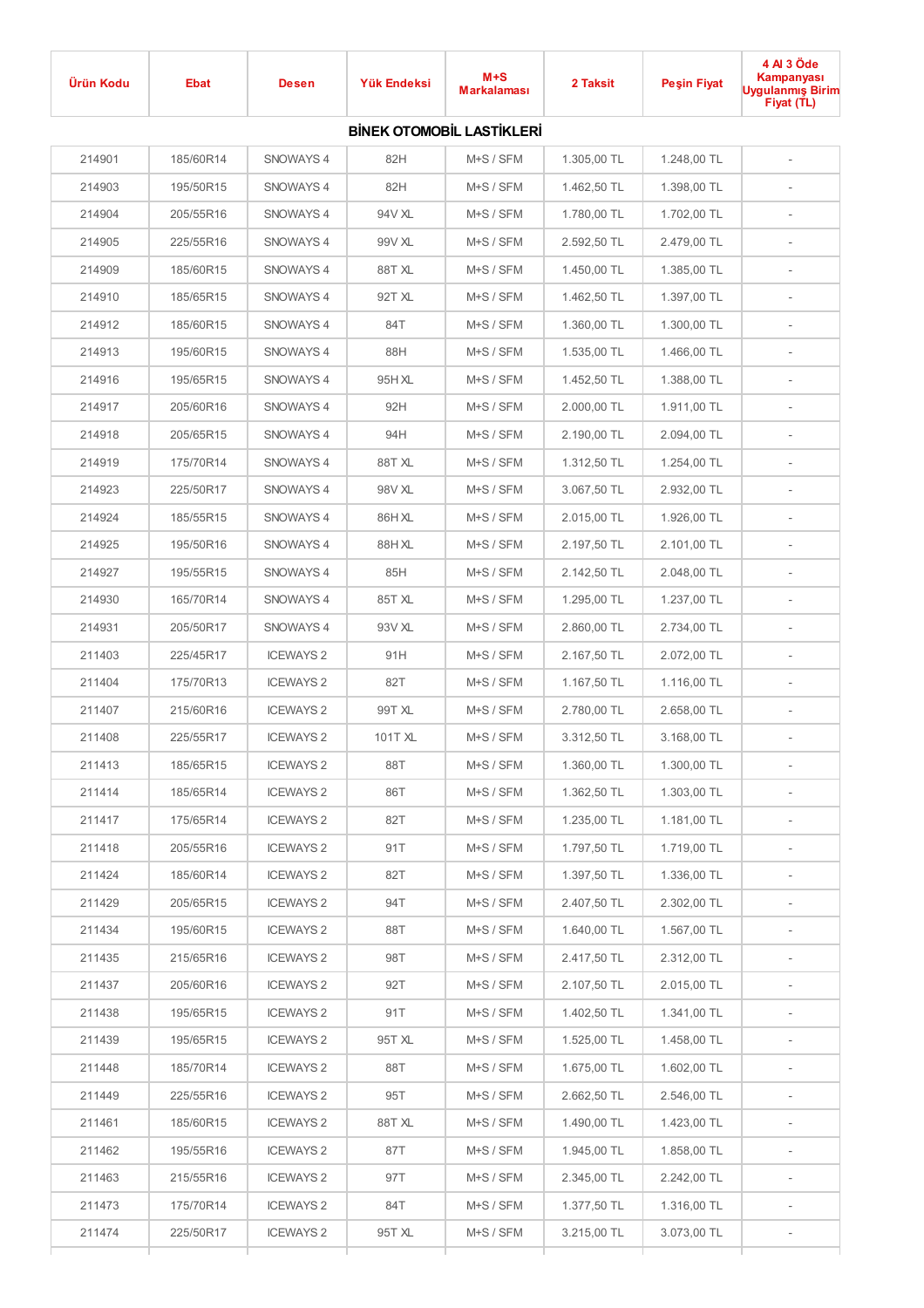| 211475 | 215/50R17 | <b>ICEWAYS 2</b> | 95T XL  | M+S / SFM | 3.137,50 TL | 3.000,00 TL |                          |
|--------|-----------|------------------|---------|-----------|-------------|-------------|--------------------------|
| 212901 | 175/70R13 | SNOWAYS 3        | 82T     | M+S / SFM | 1.075,00 TL | 1.028,00 TL |                          |
| 212902 | 185/70R14 | SNOWAYS 3        | 88T     | M+S / SFM | 1.595,00 TL | 1.525,00 TL |                          |
| 212909 | 145/80R13 | SNOWAYS 3        | 75T     | M+S / SFM | 1.085,00 TL | 1.037,00 TL | $\overline{\phantom{a}}$ |
| 212911 | 175/65R14 | SNOWAYS 3        | 86T XL  | M+S / SFM | 1.270,00 TL | 1.214,00 TL | $\overline{\phantom{a}}$ |
| 212913 | 175/80R14 | SNOWAYS 3        | 88T     | M+S / SFM | 1.360,00 TL | 1.299,00 TL | $\overline{\phantom{a}}$ |
| 212938 | 155/80R13 | SNOWAYS 3        | 79T     | M+S / SFM | 1.122,50 TL | 1.072,00 TL | $\sim$                   |
| 212939 | 165/65R14 | SNOWAYS 3        | 79T     | M+S / SFM | 1.325,00 TL | 1.267,00 TL | $\overline{\phantom{a}}$ |
| 212947 | 165/80R13 | SNOWAYS 3        | 83T     | M+S / SFM | 1.120,00 TL | 1.071,00 TL | $\overline{\phantom{a}}$ |
| 212948 | 155/65R14 | SNOWAYS 3        | 75T     | M+S / SFM | 1.122,50 TL | 1.072,00 TL | $\overline{\phantom{a}}$ |
| 212949 | 155/70R13 | SNOWAYS 3        | 75T     | M+S / SFM | 1.112,50 TL | 1.064,00 TL | $\overline{\phantom{a}}$ |
| 212953 | 205/55R17 | SNOWAYS 3        | 95V XL  | M+S / SFM | 3.095,00 TL | 2.960,00 TL |                          |
| 212955 | 195/45R16 | SNOWAYS 3        | 84H XL  | M+S / SFM | 2.160,00 TL | 2.065,00 TL | $\overline{\phantom{a}}$ |
| 214932 | 215/55R17 | SNOWAYS 4        | 98V XL  | M+S / SFM | 2.992,50 TL | 2.861,00 TL |                          |
| 214933 | 245/45R17 | SNOWAYS 4        | 99V XL  | M+S / SFM | 3.157,50 TL | 3.018,00 TL | $\overline{\phantom{a}}$ |
| 214934 | 175/65R15 | SNOWAYS 4        | 84T     | M+S / SFM | 1.442,50 TL | 1.378,00 TL | $\overline{\phantom{a}}$ |
| 214935 | 215/60R16 | SNOWAYS 4        | 99H XL  | M+S / SFM | 2.717,50 TL | 2.599,00 TL | $\overline{\phantom{a}}$ |
| 214936 | 165/65R15 | SNOWAYS 4        | 81T     | M+S / SFM | 1.470,00 TL | 1.406,00 TL | $\overline{\phantom{a}}$ |
| 214937 | 235/45R17 | SNOWAYS 4        | 97V XL  | M+S / SFM | 2.435,00 TL | 2.329,00 TL |                          |
| 214938 | 235/50R18 | SNOWAYS 4        | 101V XL | M+S / SFM | 4.110,00 TL | 3.930,00 TL |                          |
| 214939 | 235/55R17 | SNOWAYS 4        | 103V XL | M+S / SFM | 3.292,50 TL | 3.149,00 TL | $\overline{\phantom{a}}$ |
| 214940 | 255/45R18 | SNOWAYS 4        | 103V XL | M+S / SFM | 4.310,00 TL | 4.122,00 TL |                          |
| 214941 | 285/35R19 | SNOWAYS 4        | 103V XL | M+S / SFM | 5.842,50 TL | 5.586,00 TL | $\overline{\phantom{a}}$ |
| 214942 | 215/45R17 | SNOWAYS 4        | 91V XL  | M+S / SFM | 2.607,50 TL | 2.492,00 TL | $\overline{\phantom{a}}$ |
| 214943 | 225/45R18 | SNOWAYS 4        | 95V XL  | M+S / SFM | 3.630,00 TL | 3.471,00 TL | $\overline{\phantom{a}}$ |
| 214944 | 195/60R16 | SNOWAYS 4        | 89H     | M+S / SFM | 1.990,00 TL | 1.903,00 TL |                          |
| 214948 | 225/35R19 | SNOWAYS 4        | 88V XL  | M+S / SFM | 4.117,50 TL | 3.938,00 TL | $\overline{\phantom{a}}$ |
| 214949 | 235/40R19 | SNOWAYS 4        | 96V XL  | M+S / SFM | 5.160,00 TL | 4.935,00 TL | $\overline{\phantom{a}}$ |
| 214950 | 255/35R20 | SNOWAYS 4        | 97W XL  | M+S / SFM | 4.515,00 TL | 4.318,00 TL | $\sim$                   |
| 214951 | 255/40R20 | SNOWAYS 4        | 101W XL | M+S / SFM | 7.527,50 TL | 7.198,00 TL |                          |
| 214952 | 295/35R20 | SNOWAYS 4        | 105W XL | M+S / SFM | 7.275,00 TL | 6.957,00 TL | $\sim$                   |
| 214953 | 275/35R19 | SNOWAYS 4        | 100V XL | M+S / SFM | 6.940,00 TL | 6.636,00 TL | $\sim$                   |
| 214962 | 205/45R17 | SNOWAYS 4        | 88V XL  | M+S / SFM | 3.272,50 TL | 3.130,00 TL | $\sim$                   |
| 214963 | 215/45R16 | SNOWAYS 4        | 90V XL  | M+S / SFM | 2.385,00 TL | 2.280,00 TL | $\sim$                   |
| 214980 | 235/45R18 | SNOWAYS 4        | 98V XL  | M+S / SFM | 3.630,00 TL | 3.471,00 TL | $\sim$                   |
| 214981 | 245/40R18 | SNOWAYS 4        | 97V XL  | M+S / SFM | 3.485,00 TL | 3.332,00 TL | $\overline{\phantom{a}}$ |
| 212956 | 175/65R14 | SNOWAYS 4        | 82T     | M+S / SFM | 1.147,50 TL | 1.096,00 TL | $ \,$                    |
| 212958 | 185/65R14 | SNOWAYS 4        | 86T     | M+S / SFM | 1.285,00 TL | 1.227,00 TL |                          |
| 212959 | 185/65R15 | SNOWAYS 4        | 88T     | M+S / SFM | 1.272,50 TL | 1.215,00 TL |                          |
| 212982 | 205/60R15 | SNOWAYS 3        | 91H     | M+S / SFM | 2.442,50 TL | 2.334,00 TL |                          |
| 212983 | 205/60R16 | SNOWAYS 3        | 96H XL  | M+S / SFM | 2.000,00 TL | 1.911,00 TL |                          |
| 214982 | 245/40R19 | SNOWAYS 4        | 98V XL  | M+S / SFM | 4.562,50 TL | 4.362,00 TL |                          |
| 214983 | 245/45R18 | SNOWAYS 4        | 100V XL | M+S / SFM | 3.637,50 TL | 3.478,00 TL |                          |
| 214984 | 255/35R19 | SNOWAYS 4        | 96V XL  | M+S / SFM | 4.462,50 TL | 4.266,00 TL |                          |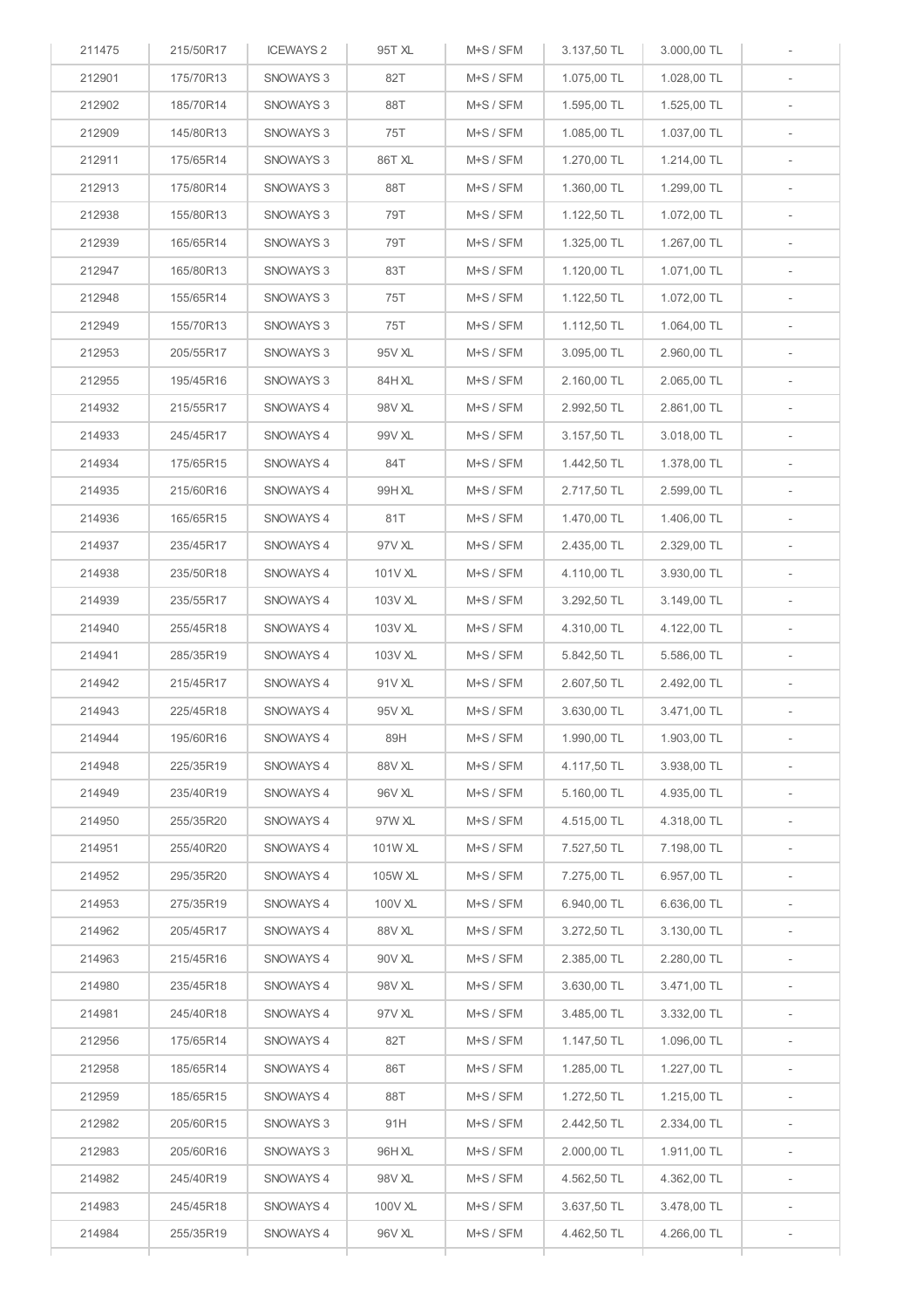| 214990 | 195/55R16 | SNOWAYS 4                       | 87H     | M+S / SFM                   | 1.867,50 TL | 1.785.00 TL | $\overline{\phantom{a}}$ |
|--------|-----------|---------------------------------|---------|-----------------------------|-------------|-------------|--------------------------|
| 214991 | 195/65R15 | SNOWAYS 4                       | 91H     | M+S / SFM                   | 1.315,00 TL | 1.257,00 TL | $\frac{1}{2}$            |
| 214992 | 205/55R16 | SNOWAYS 4                       | 91H     | M+S / SFM                   | 1.667,50 TL | 1.593,00 TL | $\overline{\phantom{a}}$ |
| 214993 | 215/50R17 | SNOWAYS 4                       | 95V XL  | M+S / SFM                   | 2.992,50 TL | 2.862,00 TL | $\overline{\phantom{m}}$ |
| 214994 | 215/55R16 | SNOWAYS 4                       | 97H XL  | M+S / SFM                   | 2.262,50 TL | 2.164,00 TL | $\overline{\phantom{a}}$ |
| 214995 | 225/40R18 | SNOWAYS 4                       | 92V XL  | M+S / SFM                   | 2.500,00 TL | 2.391,00 TL | $\overline{\phantom{a}}$ |
| 214996 | 225/45R17 | SNOWAYS 4                       | 94V XL  | M+S / SFM                   | 2.010,00 TL | 1.922.00 TL | $\overline{\phantom{a}}$ |
| 214997 | 225/55R17 | SNOWAYS 4                       | 101V XL | M+S / SFM                   | 3.247,50 TL | 3.105,00 TL | $\overline{\phantom{a}}$ |
| 214998 | 235/35R19 | SNOWAYS 4                       | 91V XL  | M+S / SFM                   | 4.855,00 TL | 4.642,00 TL | $\overline{\phantom{a}}$ |
| 214999 | 235/40R18 | SNOWAYS 4                       | 95V XL  | M+S / SFM                   | 3.757,50 TL | 3.593,00 TL |                          |
|        |           |                                 |         | <b>4X4 - SUV LASTİKLERİ</b> |             |             |                          |
| 214747 | 235/55R17 | <b>COMPETUS</b><br>WINTER $2 +$ | 103V XL | M+S & SFM                   | 3.552,50 TL | 3.397,00 TL |                          |
| 214472 | 225/60R17 | <b>COMPETUS</b><br>WINTER $2 +$ | 99H     | M+S & SFM                   | 3.767.50 TL | 3.603,00 TL |                          |
| 214473 | 225/60R18 | <b>COMPETUS</b><br>WINTER $2 +$ | 100H    | M+S & SFM                   | 3.572.50 TL | 3.416,00 TL |                          |
| 214474 | 225/65R17 | <b>COMPETUS</b><br>WINTER $2 +$ | 106H XL | M+S & SFM                   | 3.342,50 TL | 3.197,00 TL |                          |
| 214475 | 225/70R16 | <b>COMPETUS</b><br>WINTER $2 +$ | 107T XL | M+S & SFM                   | 2.855,00 TL | 2.730,00 TL |                          |
| 214476 | 235/50R18 | <b>COMPETUS</b><br>WINTER $2 +$ | 101HXL  | M+S & SFM                   | 4.110,00 TL | 3.930,00 TL |                          |
| 214478 | 235/55R18 | <b>COMPETUS</b><br>WINTER $2 +$ | 100V    | M+S & SFM                   | 3.417,50 TL | 3.267,00 TL |                          |
| 214479 | 235/60R16 | <b>COMPETUS</b><br>WINTER $2 +$ | 104HXL  | M+S & SFM                   | 2.727,50 TL | 2.608,00 TL |                          |
| 214480 | 235/60R17 | <b>COMPETUS</b><br>WINTER $2 +$ | 106H XL | M+S & SFM                   | 3.370,00 TL | 3.221,00 TL |                          |
| 214481 | 235/60R18 | <b>COMPETUS</b><br>WINTER 2 +   | 107H XL | M+S & SFM                   | 3.382,50 TL | 3.234,00 TL |                          |
| 214482 | 235/65R17 | <b>COMPETUS</b><br>WINTER $2 +$ | 108H XL | M+S & SFM                   | 2.980,00 TL | 2.850,00 TL |                          |
| 214483 | 235/70R16 | <b>COMPETUS</b><br>WINTER $2 +$ | 106H    | M+S & SFM                   | 2.855,00 TL | 2.730,00 TL |                          |
| 214484 | 235/75R15 | <b>COMPETUS</b><br>WINTER $2 +$ | 109T XL | M+S & SFM                   | 2.617.50 TL | 2.503,00 TL |                          |
| 214485 | 245/45R19 | <b>COMPETUS</b><br>WINTER $2 +$ | 102V XL | M+S & SFM                   | 4.755.00 TL | 4.548,00 TL |                          |
| 214486 | 245/65R17 | <b>COMPETUS</b><br>WINTER $2 +$ | 111H XL | M+S & SFM                   | 3.745.00 TL | 3.580,00 TL |                          |
| 214487 | 245/70R16 | <b>COMPETUS</b><br>WINTER 2 +   | 107H    | M+S & SFM                   | 2.872,50 TL | 2.747,00 TL |                          |
| 214418 | 265/70R16 | <b>COMPETUS</b><br>WINTER $2 +$ | 112H    | M+S & SFM                   | 3.287,50 TL | 3.144,00 TL | $\overline{\phantom{0}}$ |
| 214419 | 275/40R20 | <b>COMPETUS</b><br>WINTER $2 +$ | 106H XL | M+S & SFM                   | 5.105,00 TL | 4.882,00 TL |                          |
| 214420 | 275/45R20 | <b>COMPETUS</b><br>WINTER 2 +   | 110H XL | M+S & SFM                   | 5.632,50 TL | 5.386,00 TL |                          |
| 214421 | 225/50R18 | <b>COMPETUS</b><br>WINTER $2 +$ | 99V XL  | M+S & SFM                   | 4.005,00 TL | 3.829,00 TL |                          |
| 214453 | 255/50R19 | <b>COMPETUS</b><br>WINTER $2 +$ | 107H XL | M+S & SFM                   | 4.397,50 TL | 4.204,00 TL |                          |
| 214454 | 255/55R18 | <b>COMPETUS</b><br>WINTER 2 +   | 109H XL | M+S & SFM                   | 3.442,50 TL | 3.291,00 TL |                          |

214985 | 255/40R19 | SNOWAYS 4 | 100V XL | M+S / SFM | 4.872,50 TL | 4.659,00 TL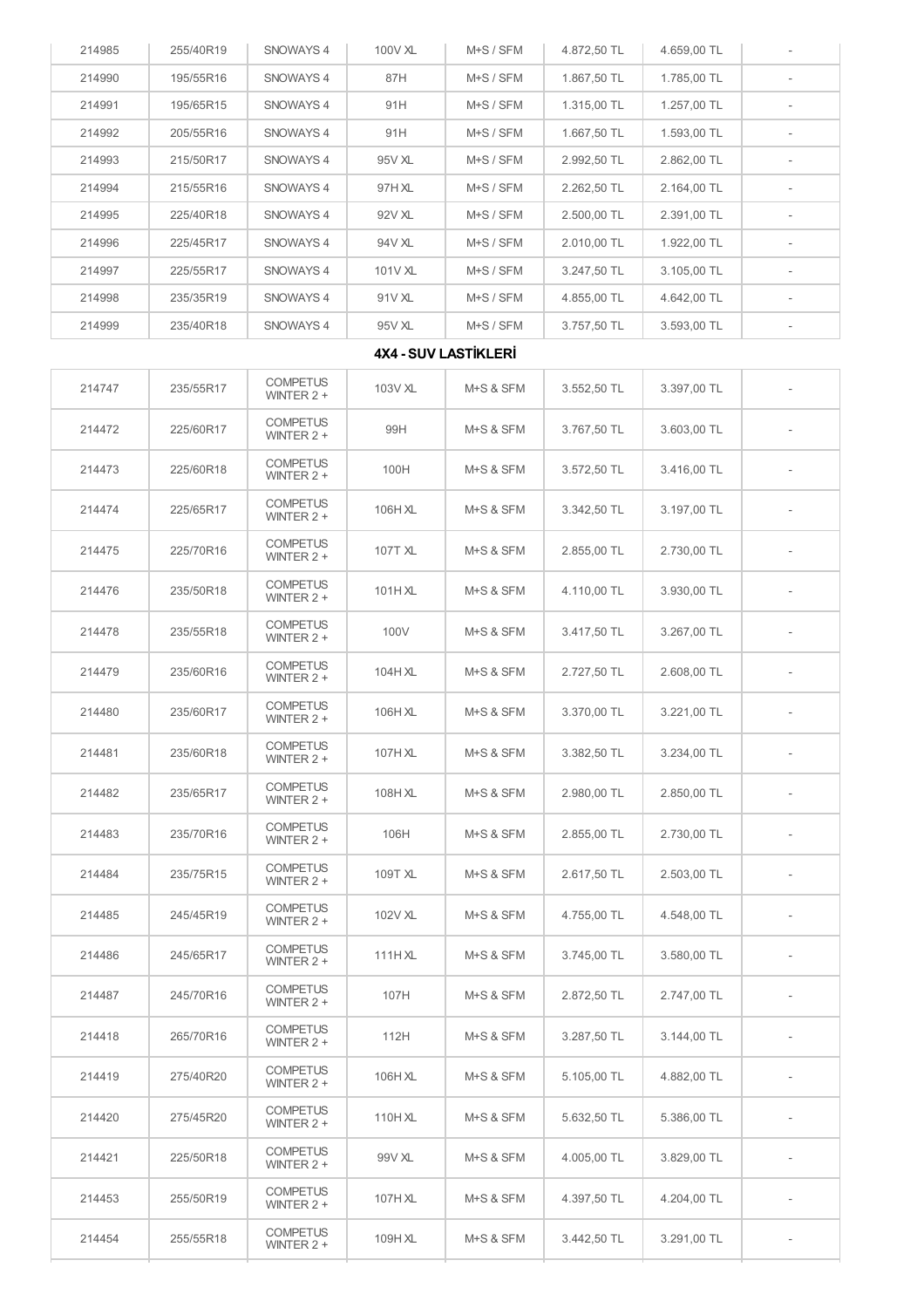| 214457 | 255/55R19 | <b>COMPETUS</b><br>WINTER $2 +$ | 111V XL | M+S & SFM | 4.190,00 TL | 4.007,00 TL |  |
|--------|-----------|---------------------------------|---------|-----------|-------------|-------------|--|
| 214458 | 255/60R18 | <b>COMPETUS</b><br>WINTER $2 +$ | 112HXL  | M+S & SFM | 3.657,50 TL | 3.498,00 TL |  |
| 214459 | 265/65R17 | <b>COMPETUS</b><br>WINTER $2 +$ | 116H XL | M+S & SFM | 4.200,00 TL | 4.017,00 TL |  |
| 214460 | 205/70R15 | <b>COMPETUS</b><br>WINTER $2 +$ | 96H     | M+S & SFM | 2.200,00 TL | 2.102,00 TL |  |
| 214461 | 205/80R16 | <b>COMPETUS</b><br>WINTER $2 +$ | 104T XL | M+S & SFM | 2.462,50 TL | 2.354,00 TL |  |
| 214462 | 215/55R18 | <b>COMPETUS</b><br>WINTER $2 +$ | 99V XL  | M+S & SFM | 3.977,50 TL | 3.803,00 TL |  |
| 214463 | 215/60R17 | <b>COMPETUS</b><br>WINTER $2 +$ | 100V XL | M+S & SFM | 3.005.00 TL | 2.874,00 TL |  |
| 214464 | 215/65R16 | <b>COMPETUS</b><br>WINTER $2 +$ | 98V     | M+S & SFM | 2.275,00 TL | 2.175.00 TL |  |
| 214465 | 215/65R17 | <b>COMPETUS</b><br>WINTER $2 +$ | 99V     | M+S & SFM | 2.737,50 TL | 2.616,00 TL |  |
| 214467 | 215/70R16 | <b>COMPETUS</b><br>WINTER $2 +$ | 100H    | M+S & SFM | 2.560,00 TL | 2.447,00 TL |  |
| 214468 | 225/45R19 | <b>COMPETUS</b><br>WINTER $2 +$ | 96V XL  | M+S & SFM | 4.382,50 TL | 4.190,00 TL |  |
| 214469 | 225/55R17 | <b>COMPETUS</b><br>WINTER $2 +$ | 97V     | M+S & SFM | 3.650,00 TL | 3.489,00 TL |  |
| 214470 | 225/55R18 | <b>COMPETUS</b><br>WINTER $2 +$ | 98V     | M+S & SFM | 3.417,50 TL | 3.267,00 TL |  |
| 214471 | 225/55R19 | <b>COMPETUS</b><br>WINTER $2 +$ | 99H     | M+S & SFM | 3.810,00 TL | 3.642,00 TL |  |

## RADYAL HAFİF TİCARİ ARAÇ LASTİKLERİ

| 245934 | 215/60R16 | WINTUS <sub>2</sub> | 103/101T | M+S / SFM | 2.807,50 TL | 2.683,00 TL |                          |
|--------|-----------|---------------------|----------|-----------|-------------|-------------|--------------------------|
| 245937 | 215/65R16 | WINTUS <sub>2</sub> | 109/107R | M+S / SFM | 2.757,50 TL | 2.637,00 TL |                          |
| 245938 | 215/70R15 | WINTUS <sub>2</sub> | 109/107R | M+S / SFM | 2.402,50 TL | 2.296,00 TL |                          |
| 245939 | 215/75R16 | WINTUS <sub>2</sub> | 113/111R | M+S / SFM | 2.717,50 TL | 2.599,00 TL | $\overline{\phantom{a}}$ |
| 245941 | 225/65R16 | WINTUS <sub>2</sub> | 112/110R | M+S / SFM | 3.032,50 TL | 2.900,00 TL |                          |
| 245944 | 195R14    | WINTUS <sub>2</sub> | 106/104R | M+S / SFM | 1.860,00 TL | 1.779,00 TL |                          |
| 245966 | 235/65R16 | WINTUS <sub>2</sub> | 115/113R | M+S / SFM | 3.000,00 TL | 2.868,00 TL | $\overline{\phantom{a}}$ |
| 245967 | 235/65R16 | WINTUS <sub>2</sub> | 121/119N | M+S / SFM | 3.257,50 TL | 3.114,00 TL |                          |
| 245977 | 215/65R15 | WINTUS <sub>2</sub> | 104/102T | M+S / SFM | 2.757,50 TL | 2.637,00 TL |                          |
| 245979 | 205/65R15 | WINTUS <sub>2</sub> | 102/100R | M+S / SFM | 2.330,00 TL | 2.227,00 TL |                          |
| 245991 | 215/75R16 | WINTUS <sub>2</sub> | 116/114R | M+S / SFM | 2.747,50 TL | 2.626,00 TL | $\overline{\phantom{a}}$ |
| 245992 | 225/75R16 | WINTUS <sub>2</sub> | 121/120R | M+S / SFM | 3.312,50 TL | 3.167,00 TL | $\overline{\phantom{a}}$ |
| 245911 | 185/75R16 | WINTUS <sub>2</sub> | 104/102R | M+S / SFM | 2.027,50 TL | 1.937,00 TL |                          |
| 245912 | 185R14    | WINTUS <sub>2</sub> | 102/100R | M+S / SFM | 1.765,00 TL | 1.687,00 TL | $\overline{\phantom{a}}$ |
| 245917 | 195/60R16 | WINTUS <sub>2</sub> | 99/97T   | M+S / SFM | 2.277,50 TL | 2.177,00 TL |                          |
| 245918 | 195/65R16 | WINTUS <sub>2</sub> | 104/102R | M+S / SFM | 2.515,00 TL | 2.404,00 TL |                          |
| 245919 | 195/70R15 | WINTUS <sub>2</sub> | 104/102R | M+S / SFM | 2.107,50 TL | 2.014,00 TL | $\overline{\phantom{a}}$ |
| 245924 | 225/70R15 | <b>WINTUS 2</b>     | 112/110R | M+S / SFM | 2.482,50 TL | 2.374,00 TL |                          |
| 245927 | 195/75R16 | WINTUS <sub>2</sub> | 107/105R | M+S / SFM | 2.362,50 TL | 2.258,00 TL |                          |
| 245928 | 205/65R16 | WINTUS <sub>2</sub> | 107/105R | M+S / SFM | 2.642,50 TL | 2.527,00 TL | $\overline{a}$           |
| 245929 | 205/70R15 | WINTUS <sub>2</sub> | 106/104R | M+S / SFM | 2.430.00 TL | 2.323,00 TL |                          |
| 245932 | 205/75R16 | WINTUS <sub>2</sub> | 113/111R | M+S / SFM | 2.590,00 TL | 2.475,00 TL |                          |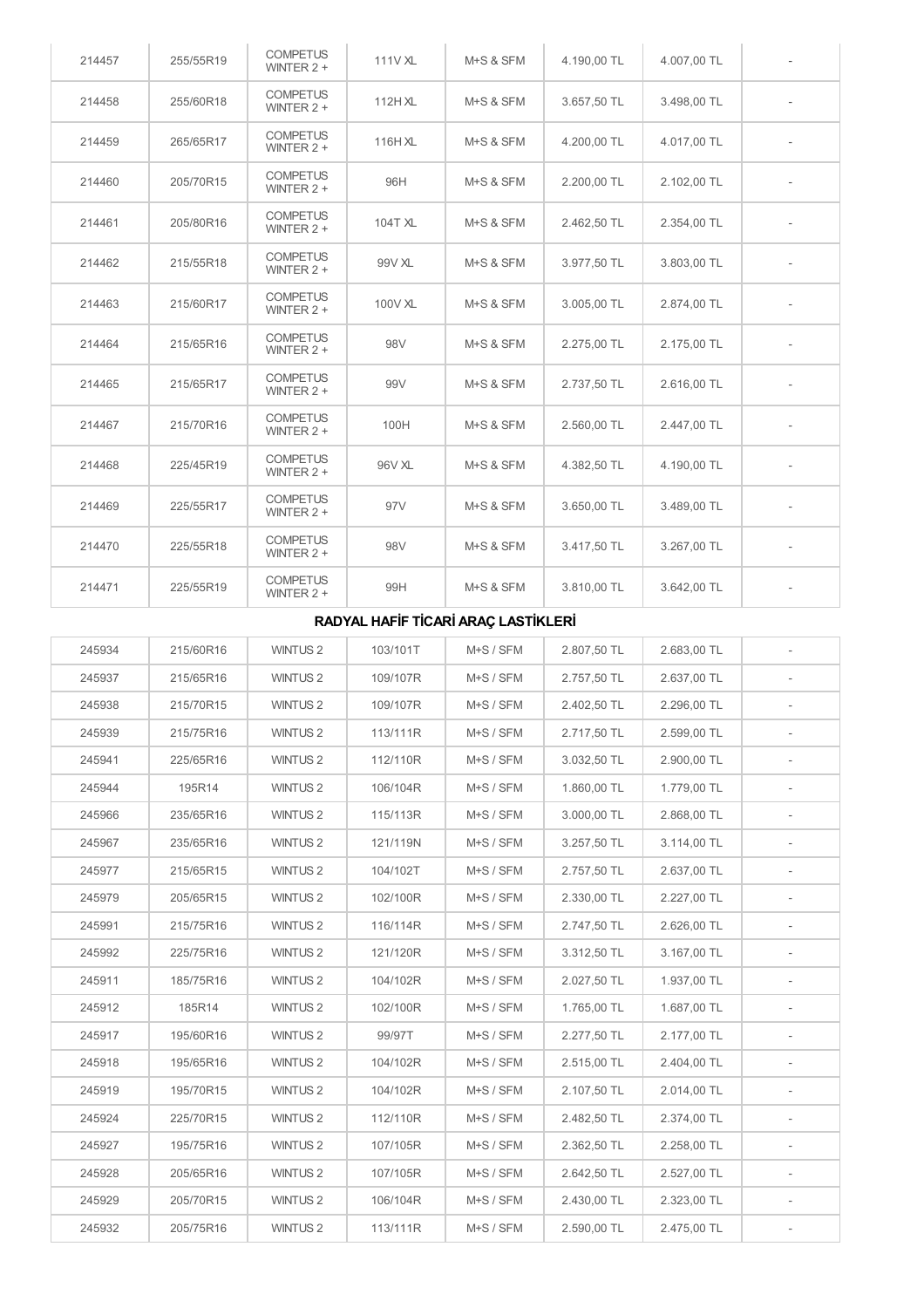## RADYAL TRAKTOR LASTIKLERI

| 276725 | 480/70R38 | AGRI1 | 145A8/145B | 18.962,50 TL | 18.137,00 TL |                          |
|--------|-----------|-------|------------|--------------|--------------|--------------------------|
| 276730 | 340/85R38 | AGRI1 | 133A8/130B | 12.455,00 TL | 11.912,00 TL |                          |
| 276750 | 380/85R38 | AGRI1 | 139A8/136B | 15.082,50 TL | 14.424,00 TL |                          |
| 276760 | 420/85R38 | AGRI1 | 144A8/141B | 15.810,00 TL | 15.121,00 TL |                          |
| 276770 | 460/85R38 | AGRI1 | 149A8/146B | 18.572,50 TL | 17.764,00 TL |                          |
| 276265 | 420/70R24 | AGRI1 | 130AB/130B | 11.677,50 TL | 11.168,00 TL | ÷,                       |
| 276285 | 480/70R24 | AGRI1 | 138A8/138B | 17.425,00 TL | 16.666,00 TL |                          |
| 276305 | 380/70R28 | AGRI1 | 127A8/127B | 9.982,50 TL  | 9.546,00 TL  | $\frac{1}{2}$            |
| 276310 | 280/85R28 | AGRI1 | 118A8/115B | 7.112,50 TL  | 6.801,00 TL  |                          |
| 276320 | 320/85R28 | AGRI1 | 124A8/121B | 8.520,00 TL  | 8.148,00 TL  | $\frac{1}{2}$            |
| 276330 | 340/85R28 | AGRI1 | 127A8/124B | 9.242,50 TL  | 8.840,00 TL  |                          |
| 276345 | 360/70R28 | AGRI1 | 125A8/125B | 9.345,00 TL  | 8.936,00 TL  | $\overline{\phantom{a}}$ |
| 276350 | 380/85R28 | AGRI1 | 133A8/130B | 10.222,50 TL | 9.777,00 TL  |                          |
| 276360 | 420/85R28 | AGRI1 | 139A8/139B | 10.812,50 TL | 10.341,00 TL | $\overline{\phantom{m}}$ |
| 276365 | 420/70R28 | AGRI1 | 133A8/133B | 11.890,00 TL | 11.371,00 TL | $\frac{1}{2}$            |
| 276450 | 380/85R30 | AGRI1 | 135A8/132B | 10.470,00 TL | 10.014,00 TL | $\blacksquare$           |
| 276460 | 420/85R30 | AGRI1 | 140A8/137B | 12.890,00 TL | 12.329,00 TL |                          |
| 276465 | 420/70R30 | AGRI1 | 134A8/134B | 14.107,50 TL | 13.492,00 TL | $\frac{1}{2}$            |
| 276470 | 460/85R30 | AGRI1 | 145A8/142B | 15.082,50 TL | 14.424,00 TL |                          |
| 276525 | 480/70R34 | AGRI1 | 143A8/143B | 13.250,00 TL | 12.671,00 TL |                          |
| 276560 | 420/85R34 | AGRI1 | 142A8/139B | 14.010,00 TL | 13.399,00 TL |                          |
| 276570 | 460/85R34 | AGRI1 | 147A8/144B | 16.535,00 TL | 15.814,00 TL |                          |
| 276620 | 320/85R36 | AGRI1 | 128A8/125B | 11.875,00 TL | 11.356,00 TL |                          |
| 276630 | 340/85R36 | AGRI1 | 132A8/129B | 10.470,00 TL | 10.012,00 TL |                          |
| 276110 | 280/85R20 | AGRI1 | 112A8/109B | 5.125,00 TL  | 4.900,00 TL  |                          |
| 276120 | 320/85R20 | AGRI1 | 149A8/146B | 5.845,00 TL  | 5.590,00 TL  |                          |
| 276123 | 300/70R20 | AGRI1 | 120A8/117B | 5.845,00 TL  | 5.590,00 TL  |                          |
| 276145 | 360/70R20 | AGRI1 | 129A8/126B | 8.622,50 TL  | 8.247,00 TL  | $\overline{\phantom{0}}$ |
| 276203 | 250/85R24 | AGRI1 | 109A8/106B | 4.692,50 TL  | 4.486,00 TL  |                          |
| 276205 | 380/70R24 | AGRI1 | 125A8/125B | 8.760,00 TL  | 8.378,00 TL  | $\overline{\phantom{m}}$ |
| 276210 | 280/85R24 | AGRI1 | 115A8/112B | 6.092,50 TL  | 5.826,00 TL  |                          |
| 276220 | 320/85R24 | AGRI1 | 122A8/119B | 7.302,50 TL  | 6.984,00 TL  | $\overline{\phantom{0}}$ |
| 276225 | 320/70R24 | AGRI1 | 116A8/116B | 6.895,00 TL  | 6.593,00 TL  |                          |
| 276230 | 340/85R24 | AGRI1 | 125A8/122B | 8.037,50 TL  | 7.687,00 TL  | $\overline{\phantom{0}}$ |
| 276245 | 360/70R24 | AGRI1 | 112A8/122B | 7.790,00 TL  | 7.449,00 TL  | $\frac{1}{2}$            |
| 591130 | 280/70R18 | AGRI1 | 114A8/111B | 8.252,50 TL  | 7.892,00 TL  | $\overline{\phantom{m}}$ |
| 591170 | 280/70R16 | AGRI1 | 112A8/109B | 7.085,00 TL  | 6.775,00 TL  | $\overline{a}$           |
| 591180 | 280/70R20 | AGRI1 | 116A8/113B | 7.965,00 TL  | 7.618,00 TL  |                          |
|        |           |       |            |              |              |                          |

## ÇAPRAZKATLI TRAKTÖR ARKALASTİKLERİ

| 270230 | 12.4/11-28 | <b>TR70</b> |  | 4.782,50 TL | 4.574,00 TL | $\sim$                   |
|--------|------------|-------------|--|-------------|-------------|--------------------------|
| 270231 | 12.4/11-28 | <b>TR70</b> |  | 4.872,50 TL | 4.660,00 TL | $\overline{\phantom{a}}$ |
| 270238 | 12.4/11-28 | <b>TR70</b> |  | 4.782,50 TL | 4.574.00 TL | $\overline{\phantom{a}}$ |
| 270239 | 12.4/11-28 | <b>TR70</b> |  | 4.872,50 TL | 4.660,00 TL | $\sim$                   |
|        |            |             |  |             |             |                          |